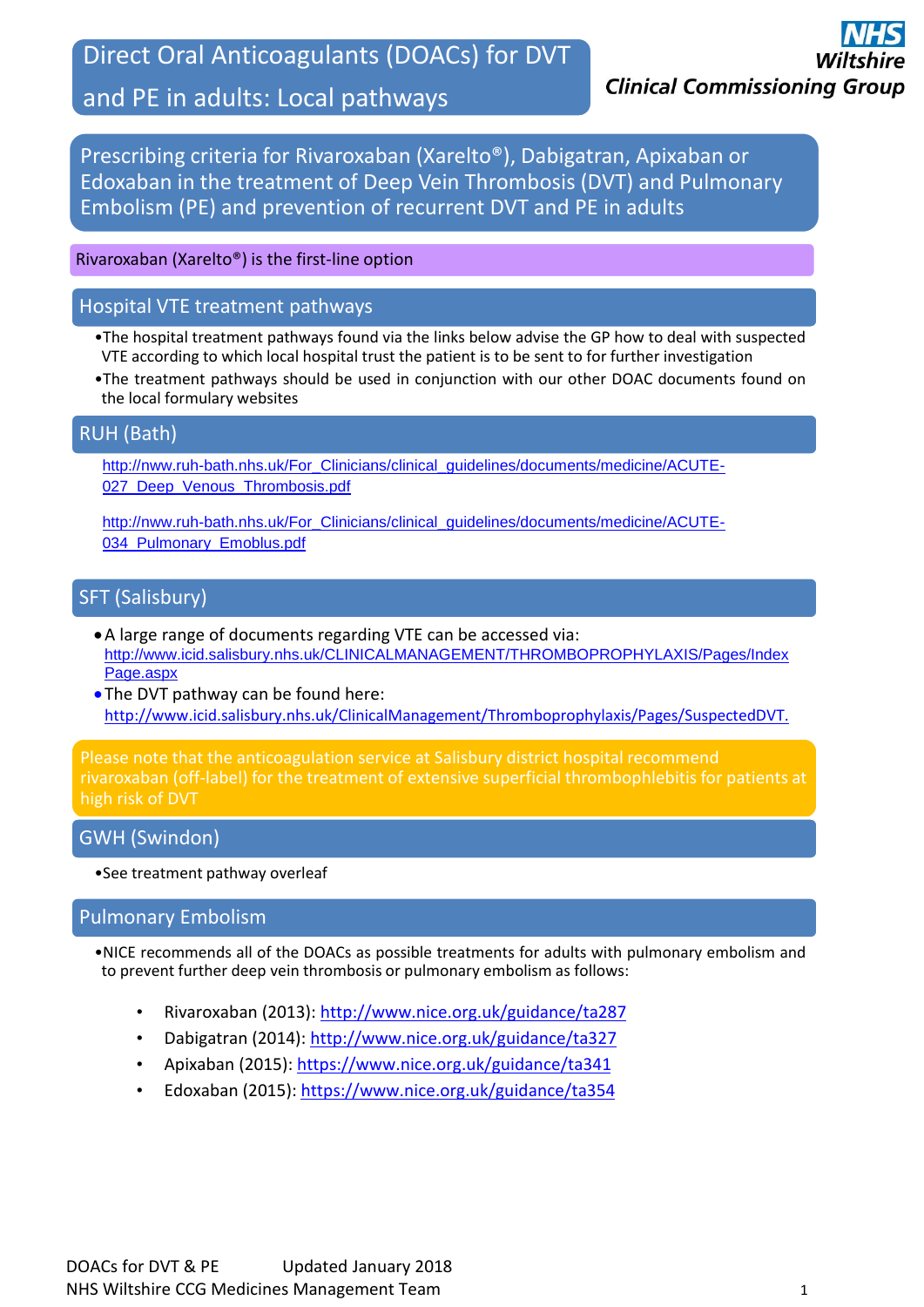# Direct Oral Anticoagulants (DOACs) for DVT

# and PE in adults: Local pathways





For patients that don't tolerate Rivaroxaban, Apixaban is the 2<sup>nd</sup> line and Edoxaban 3<sup>rd</sup> line DOAC alternative. See SPC for dosage details.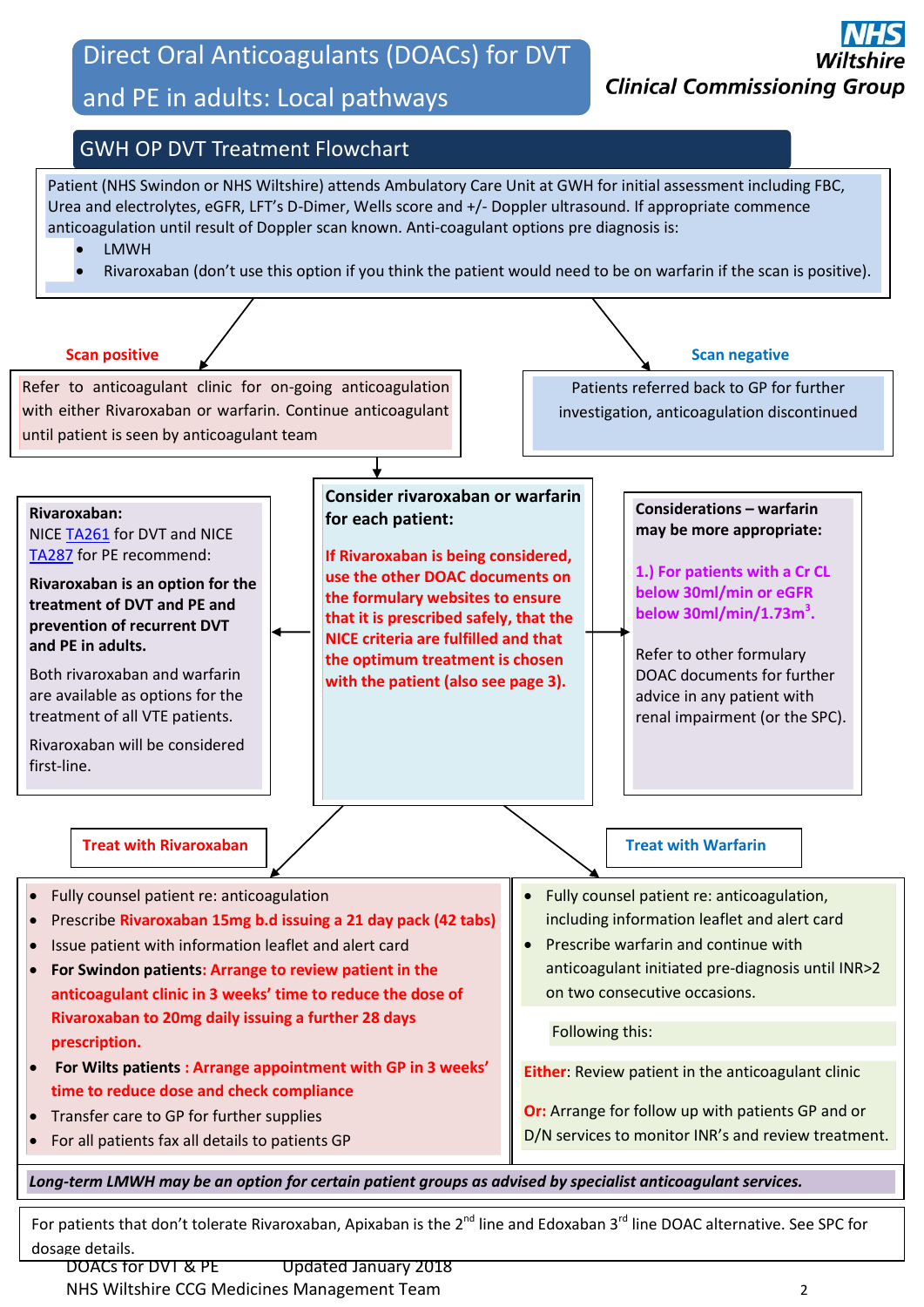Direct Oral Anticoagulants (DOACs) for DVT

# and PE in adults: Local pathways

### **Considerations when choosing the right anticoagulant to use**

#### **Should I admit or not?**

- •Do you have reason to suspect serious renal failure? *Patient not suitable for ambulatory treatment,* refer for hospital assessment
- •Do you suspect serious (pelvic) DVT or PE? *Medical assessment in hospital required +/- consideration of catheter directed thrombolysis etc.*
- •Does the patient have ongoing bleeding or serious anaemia? *Seek specialist advice*

### **Will a DOAC be ok for this patient?**

- •Do you think the patient has active cancer? *Use a LMWH until the situation is clear*
- •Does the patient have significant mucosal bleeding? (eg. Heavy periods, frequent rectal bleeding / haematuria*) Apixaban preferred*
- •Does the patient already suffer with dizziness / hypotension / troublesome headaches? *Apixaban preferred*
- •Is the patient on any medications which might alter DOAC effectiveness (eg. Anti-epileptics, dronedarone)? Use LMWH and then load with warfarin

### **Allergies:**

- •Rash is an infrequent side effect of rivaroxaban but when it happens it can be severe / progressive seek specialist advice
- •Paradoxical thrombosis + a fall in platelet count can occur with LMWH seek specialist advice
- •Lactose intolerance / diarrhoea rivaroxaban / apixaban may worsen symptoms –Use LMWH instead and seek specialist advice